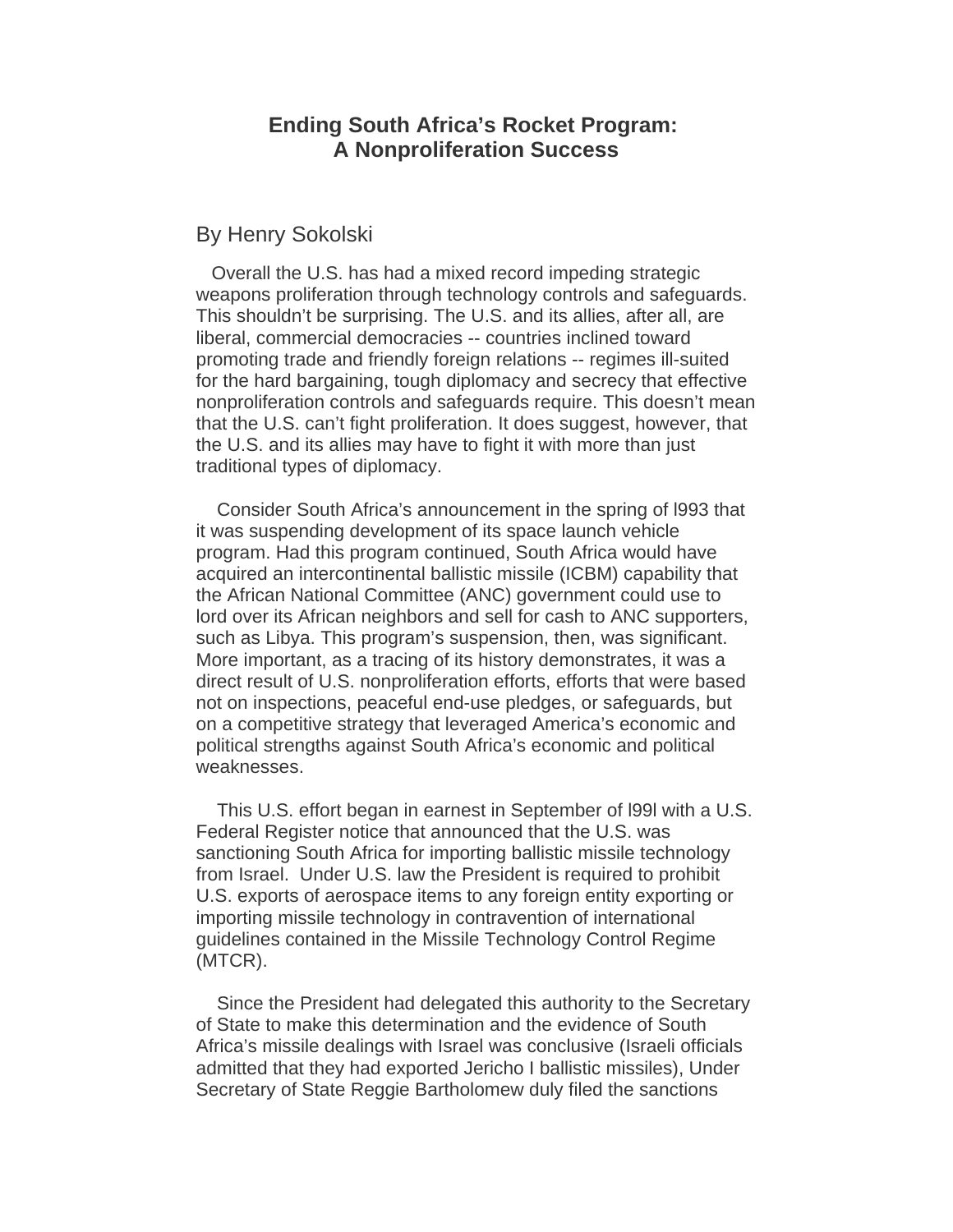notice. It seemed like an easy decision. U.S. exports to South Africa were already embargoed under a variety of Congressional and UN anti-apartheid sanctions. Inflicting additional missile technology sanctions, then, would do no more additional harm to South Africa's economy than existing sanctions were already doing.

 Or, so it seemed. As soon as the Federal Resister notice went out, South Africa's emissary in Washington, Ambassador Harry Schwartz, visited Under Secretary Bartholomew and protested that South Africa's rocket was solely for peaceful purposes. State Department officials listened politely but assumed Schwartz was simply making a pro forma objection. They were wrong.

 Within 48 hours, South Africa's President De Klerk followed Schwartz's protest up with a personal phone call to President Bush. The call caught President Bush off-guard. He knew nothing about about the sanction. More important, after what he heard from De Klerk, he didn't like it. Bush, after all, had been trying to get Congress and other nations to lift their sanctions against South Africa in recognition of its progress toward majority rule. The last thing he wanted was to impose a new sanction, especially an American one.

 As soon as the President got off the phone with De Klerk, he called his national security advisor, Bob Gates. How could the State Department have issued such missile technology sanctions against South Africa without him knowing about it, he asked. Why were sanctions imposed without any prior talks either with him or the South Africans?

 It didn't take long for the President's discomfort to reach Under Secretary Bartholomew. In a hastily called meeting with Ambassador Schwartz, Bartholomew amended his earlier action by offering a new deal to resolve the sanctions crisis: The U.S. would lift the sanctions if South Africa limited its rocket activities to development of "peaceful" space launch vehicles, allowed this activity to be "safeguarded" by some form of inspection, forswore building any "military" missiles, and promised to adhere to the export restrictions in the MTCR.

 Ambassador Schwartz was intrigued. Not only would sanctions be lifted, but the U.S. would engage in direct negotiations regarding safeguards -- the first direct diplomatic talks on any subject with the South African government in years. Other U.S. officials, including myself and my counterpart at the Arms Control and Disarmament Agency (ACDA), however, were not nearly as tantalized. First,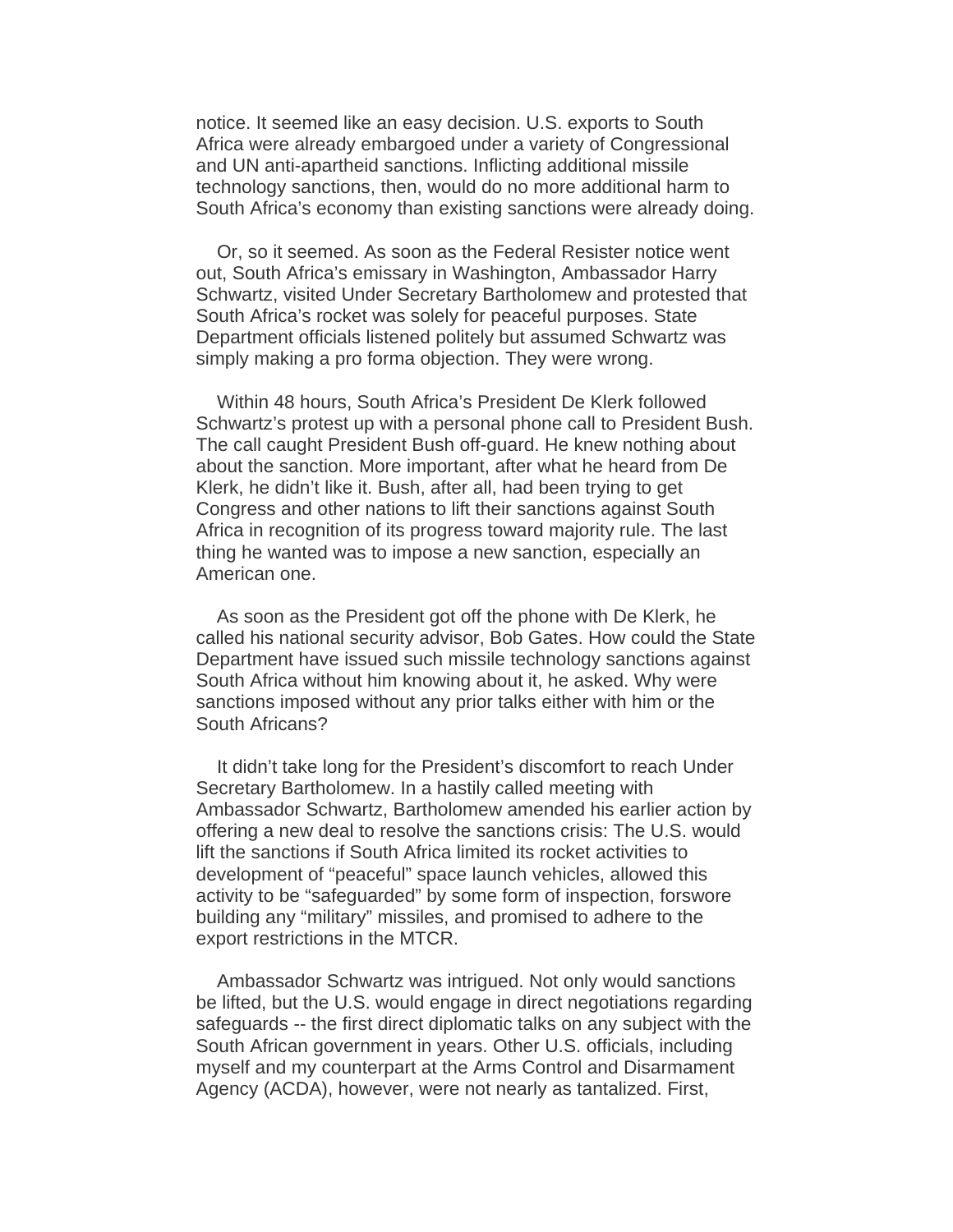there was the procedural issue: Under Secretary Bartholomew formulated and tendered his deal without clearing it either with Defense or ACDA.

Second, the offer was substantively flawed. For starters, the distinction between "peaceful" space launch vehicles and "military" ballistic missiles, which the deal hinged on, was spurious. As President Kennedy had explained 30 years before, the only difference between the rocket that launched John Glenn into orbit and those the U.S. used to threaten nuclear destruction against the Soviet Union

was "attitude": One flew directly into space, the other did so only to reenter the atmosphere to hit a specific military target.

 This made hash of the notion of "safeguarding" space launch vehicle activities. Again, as with nuclear weapons usable materials, detecting military diversions of space launch vehicles in a timely fashion was not possible. Space launch vehicle production lines are virtually identical to ICBM production lines. Also, an SLV could be reprogrammed to fly at an offensive trajectory in a matter of hours - hardly enough warning to allow any outside party time to block the diversion once it was

detected. Admitting these facts and doing nothing was preferable to pretending and trying to "safeguard" against such diversions.

 Finally, offering South African such a deal to "save" its commercial SLV program mistakenly assumed that the program was a money maker worth protecting. In fact, economic analysis that I had the RAND Corporation do a year earlier for the Defense Department demonstrated that South

African projections of a commercial success with their SLV program were nonsense. There was no way any nation, much less South Africa, which was so new to space activities, could turn a profit launching satellites. The space launch market was simply too small to make the investment profitable. In fact, if full the costs of rocket development (which the U.S. government paid for) were factored into U.S. commercial space launch balance sheets, no U.S. launch firm would have yet broken even.

 This economic point was critical to the future of the South African project. If the U.S. could keep South African officials true to their word that their project was solely for commercial purposes, then, in due course, it would collapse financially on its own. If the U.S. failed to emphasize this point and let South Africa proceed with the rocket project, South Africa would lose money on the project and only be able to break even by selling the project's rocket technology to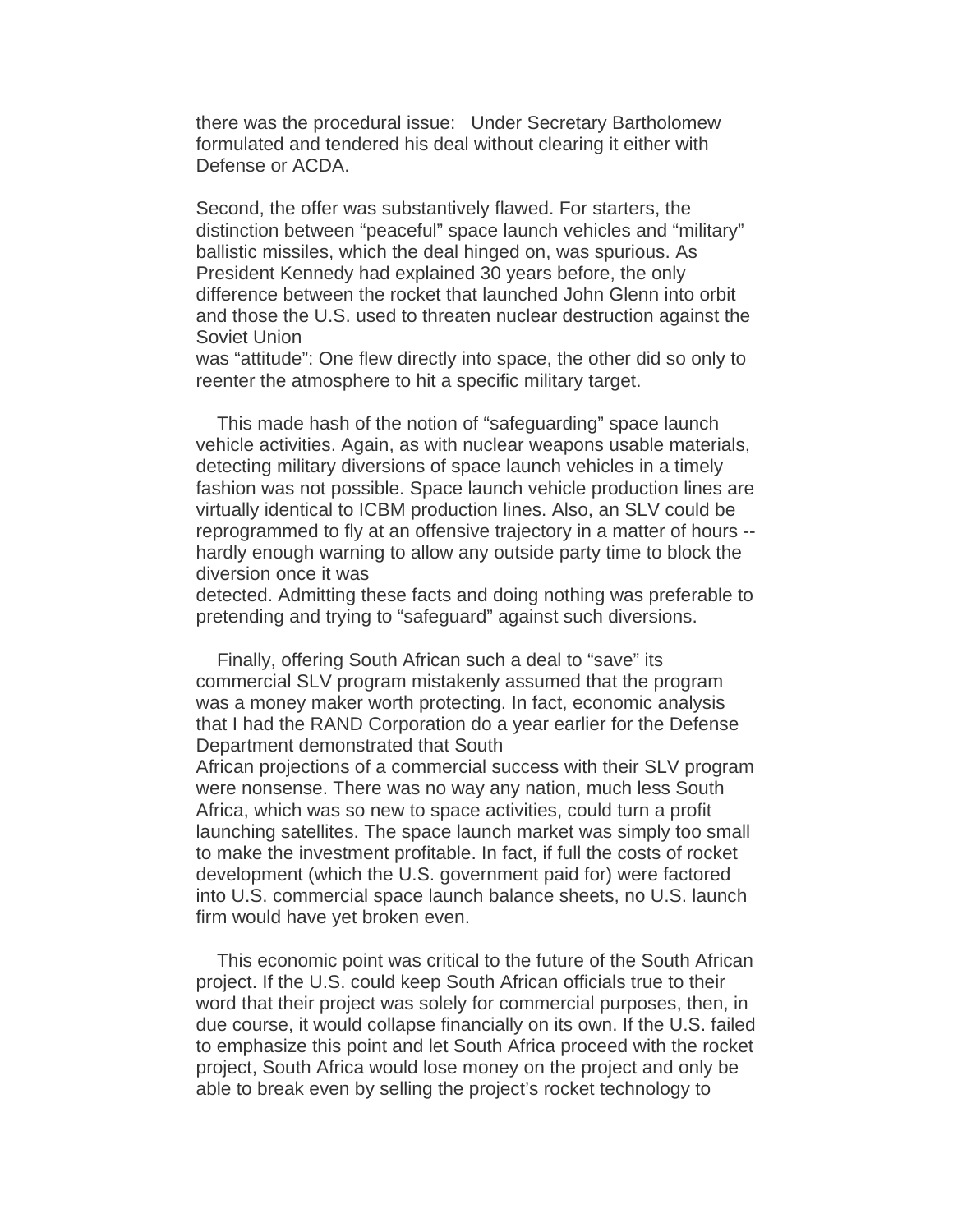those willing to pay -- the Irans, Iraqs and Libyas of the world. The real question was whether or not the U.S. would focus on this point and keep South African officials from subsidizing the project.

 I marshaled these points in a memo for general distribution at State; it hit a responsive cord. The foreign service officers responsible for South African matters, it turns out, were emotionally opposed to doing anything that coddled the dying White minority government and were eager to walk back Bartholomew's deal. Two major interagency meetings were soon held on the issue with the result that Assistant Secretary of State Richard Clarke, ACDA Assistant Director, Brad Gordon, and I were asked to negotiate with the South Africans in Capetown. The focus of these talks, however, would not be on safeguarding any "peaceful" rocket activities, but on getting the South Africans to recognize the economic futility of maintaining any rocket program.

 The negotiations were to last two days. Ambassador Schwartz was present as were key representatives of South Africa's foreign and defense ministries and the aerospace industry. The first morning was spent explaining the new U.S. position on missile sanctions. The sanctions would remain in place until South Africa agreed to stop importing missile technology for its rocket and further agreed to control its export of missile technology in accordance with the guidelines of the MTCR. The U.S., finally, would only back South Africa for membership in the MTCR if it agreed to abandon its space launch vehicle program.

 This new U.S. position was poorly received. Ambassador Schwartz, after all, had been told in Washington that South Africa could keep its space launch vehicle program and still have the sanctions lifted. He made it clear that South Africa was not about to stop the program. Others at the meeting also argued that they had too much invested to give up.

 That evening, though, a very different picture emerged. The South Africans hosted a buffet dinner to honor what was the first high-level meeting between U.S. and South African officials on South African soil in over three decades. Pik Botha, South Africa's foreign minister, made a point of attending.

 At dinner, Assistant Secretary Clarke and I sat with Botha and several liberal members of South Africa's parliament. About half way through dinner, Botha turned to the missile issue. "All right let's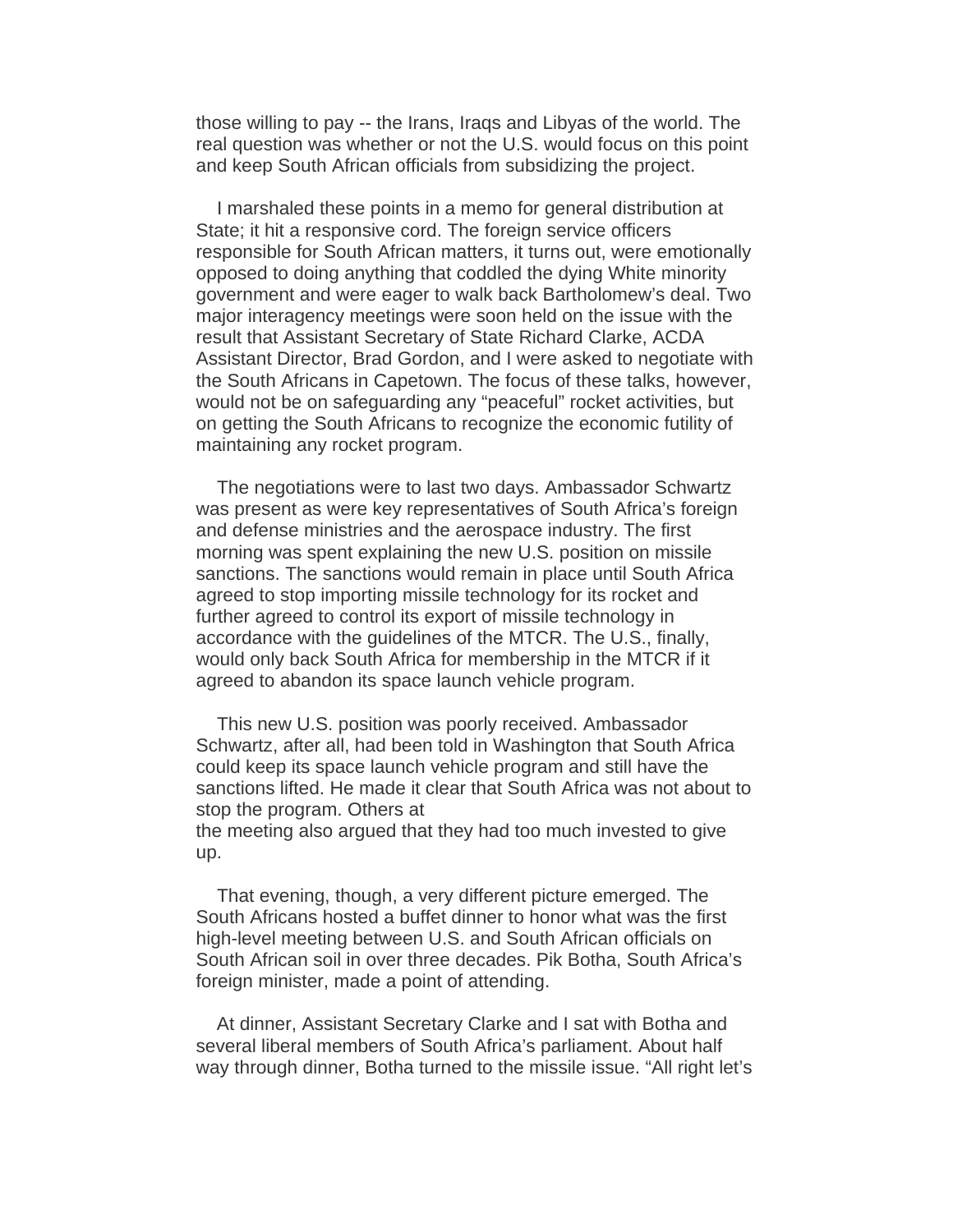talk substance. If South Africa forgoes its rocket program," he asked, "What do we get?"

 Clarke took the question: "You get to join the family of nations and become a member of the MTCR."

 Botha frowned. "Yeah, fine. But what do we really get? We've got lots of people working on this project. As soon as we kill it, they become unemployed. What are you going to give us in exchange?"

At this point, I wanted to speak. Clarke turned to me.

 "How would you like up to a billion dollars and over 1,000 highly trained aerospace engineers?" I asked.

 "Now you're talking," Botha replied with a smile. "How do we get that?"

"It's easy. All you have to do is stop doing what you are doing now," I answered. "The money and the trained personnel you want are already being invested in the rocket project. Drop it and the money and men are yours to use for any other purpose you choose. If, on the other hand, you persist in developing your civilian rocket, all of this money and trained manpower will be lost on a project that will lose money no matter what you do."

 At this point, the members of parliament's jaws at the table became slack. Most of the members frowned The one closest to Botha spoke up, "You told us this space thing was going to make money. Now we are being told that it's costing us Kruggerands we don't even have."

 The last point was painfully true. Since the imposition of general United Nations sanctions, South Africa's economy was shrinking. More important, as South Africa made plans to move toward majority rule, its white minority government knew that the country would have to attract

billions in foreign investment to build housing for its black majority and to cope with an entire generation of black citizens who were largely illiterate because of two decades of school boycotts.

 Economics had sold the project. Now it was going to kill it. After receiving the RAND briefing on space launch vehicle economics and several other private economic market analyses, the South African government announced it would stop subsidizing the project and directed those working on it to figure out how to make the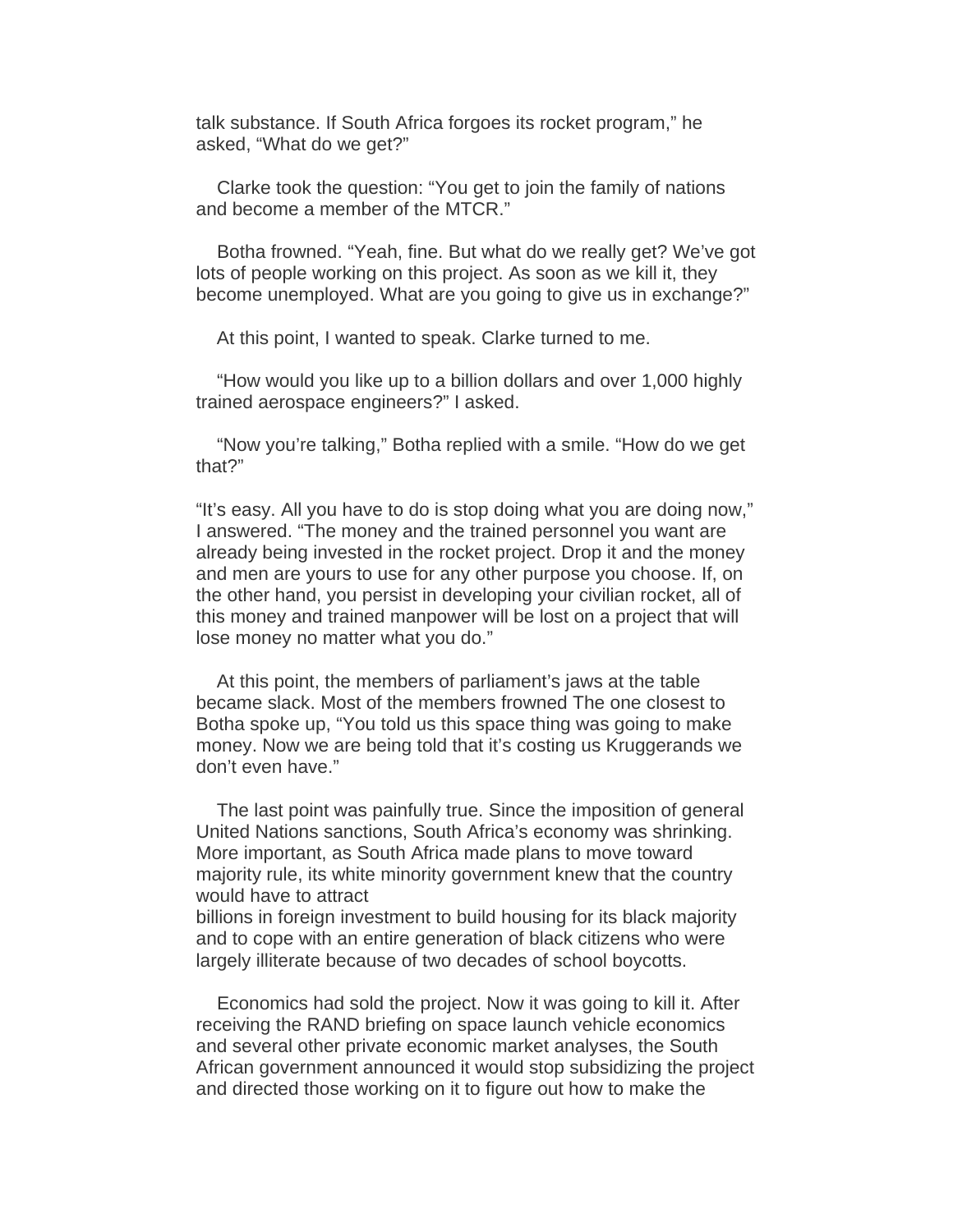project profitable. For the next year, the project's directors tried to find satellite customers in Europe. They essentially got nowhere. Meanwhile, officials at the International Monetary Fund (IMF) made it clear that they would have difficulty approving new loans to the South Africa government if it continued to fund the project.

 The message was clear. The next step was definitive. On June 30, l993, in his capacity as acting President of the country, Mr. Botha officially announced that South Africa was abandoning the project to "allay suspicions" that South Africa was still working on ballistic missiles.

 This story is interesting but hardly unique: The U.S. took the same basic approach in l990 and l991 with Taiwan's and South Korea's budding space launch programs and with similar results - both suspended their projects. It also was employed (along with private U.S. investment and the transfer of several older U.S. jet fighters) to convince the civilian Argentine government to suspend its military's efforts to develop the Condor II "space launcher system." In the end, the Condor II boosters that Argentina had (and were about to send to Iraq) were destroyed voluntarily.

 Of course, there's nothing permanent about this process. Less than a year after Pik Botha's announcement, U.S. officials were concerned about reports that South African engineers and scientists were offering their nuclear and aerospace expertise to proliferators in the Middle East.

South Korea also has asked that it be released from its l99l pledge to the U.S. not to acquire space launch vehicles and instead be allowed freer access to Western rocket technology. And there must always be a concern that the Condor II project will find new financial backers in the Middle East that might tap Argentina's aerospace expertise.

 That said, none of these nations has yet gone ballistic. Whether they ultimately do depends on economic and political issues. Will Argentina's move toward free markets continue and be rewarded? Will the civilian leadership there continue to hold the upper hand over the military? Will North Korea desist in threatening the South? Will South Korean preparations for peaceful unification take a more serious bent (i.e., will South Koreans begin to raise money for this purpose)? Will cultural and military competition between elements in South Korea and Japan moderate? Will the economy in South Africa show strong signs of growth? With its high technology assets be put to more leveraged uses (e.g., satellite development rather than rockets)?